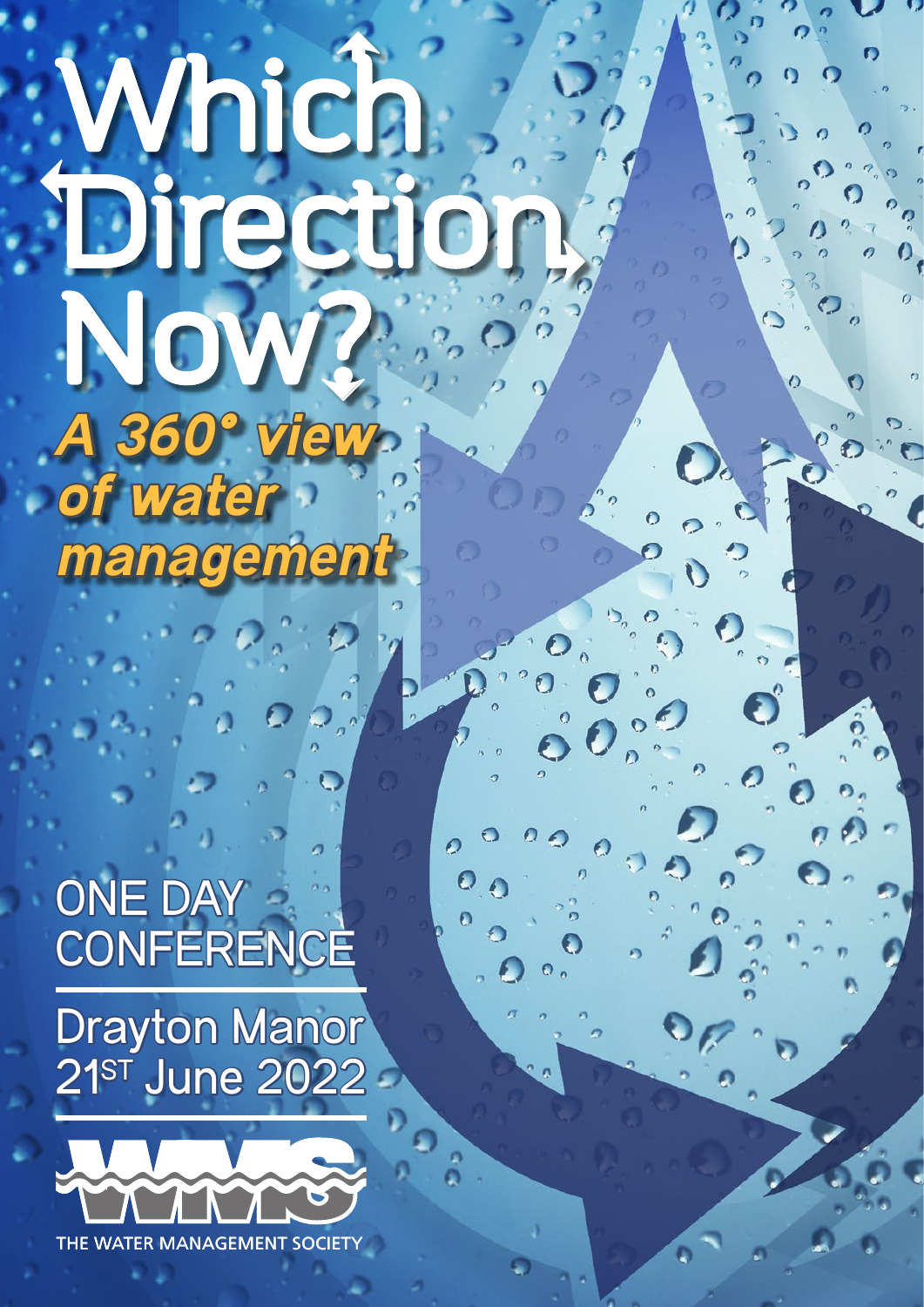#### Which Direction Now? f *A 360° view of water management* $\blacktriangle$  $\frac{1}{\sqrt{2}}$ f

|  | <b>Morning Programme:</b> |
|--|---------------------------|
|--|---------------------------|

| $09:00 - 09:45$ | <b>Registration and Refreshments</b>                                                                           |
|-----------------|----------------------------------------------------------------------------------------------------------------|
| $09:45 - 10:00$ | <b>Welcome &amp; Introduction</b><br>Chair – Ian Penney, DTK Water                                             |
| $10:00 - 10:35$ | <b>BS 7592:2022</b><br><b>Changes in Legionella sampling</b><br><b>Matt Morse, Dragonfly Water Consultancy</b> |
| $10:35 - 11:10$ | <b>Remote Monitoring</b><br>Are we nearly there yet?<br>Dr Paul McDermott, PJM-HS Consulting Ltd               |
| $11:10 - 11:45$ | <b>Coffee break</b>                                                                                            |
| $11:45 - 12:20$ | <b>What does an Authorising Engineer really</b><br>do?<br>Peter Alesbury, Royal Botanic Gardens, Kew           |
| $12:20 - 12:55$ | <b>Confessions of a Plumber</b><br>The 2022 remake<br>Sarah Oliver, Plumber aka Sarah the Plumber              |

*The WMSoc reserves the right to alter speakers and/or titles of papers if circumstances dictate.*

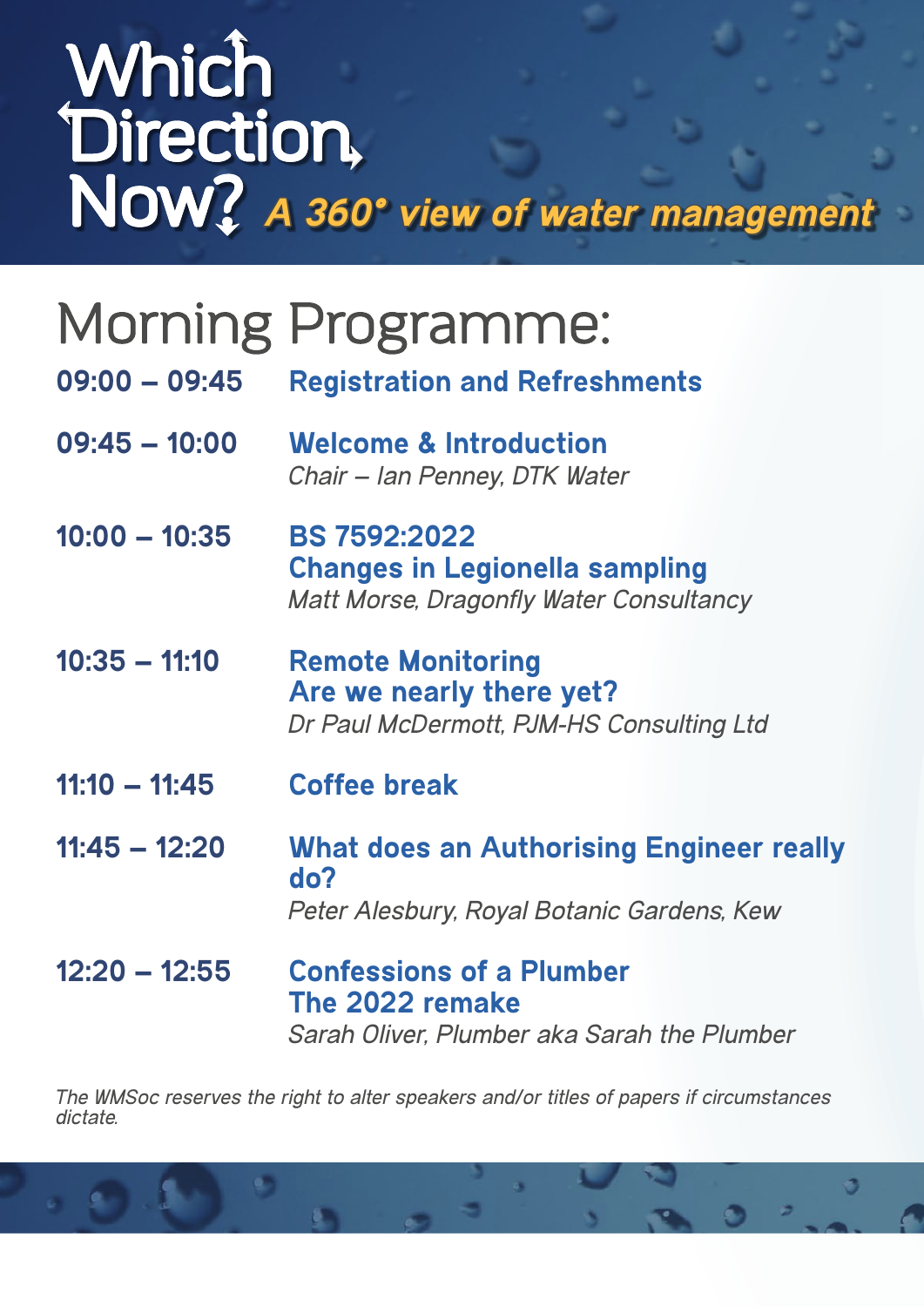Tuesday 21ST June 2022 Drayton Manor Hotel, B78 3TW

### Afternoon Programme:

| <u> 13:00 – 14:00</u> | Lunch                                                                                                                              |
|-----------------------|------------------------------------------------------------------------------------------------------------------------------------|
| $14:00 - 14:45$       | <b>Roundtable 1 - Monitoring and Testing</b><br>Matt Morse & Dr Paul McDermott<br><b>Moderators: Ian Penney and Emma Jorgenson</b> |
| $14:45 - 15:30$       | <b>Roundtable 2 – Skills and Competence</b><br>Peter Alesbury, Sarah Oliver<br><b>Moderators: David Harper and Colin Shekleton</b> |
| $15:30 - 16:00$       | <b>Summary and Wrap-Up</b><br>Chair - Ian Penney, DTK Water                                                                        |
| $16:00 - 16:30$       | <b>Close and networking</b>                                                                                                        |

#### 6 CPD POINTS FOR ATTENDANCE

*The views and opinions expressed in the event are solely those of the speakers and do not necessarily represent those of WMSoc.*

THE WATER MANAGEMENT SOCIETY